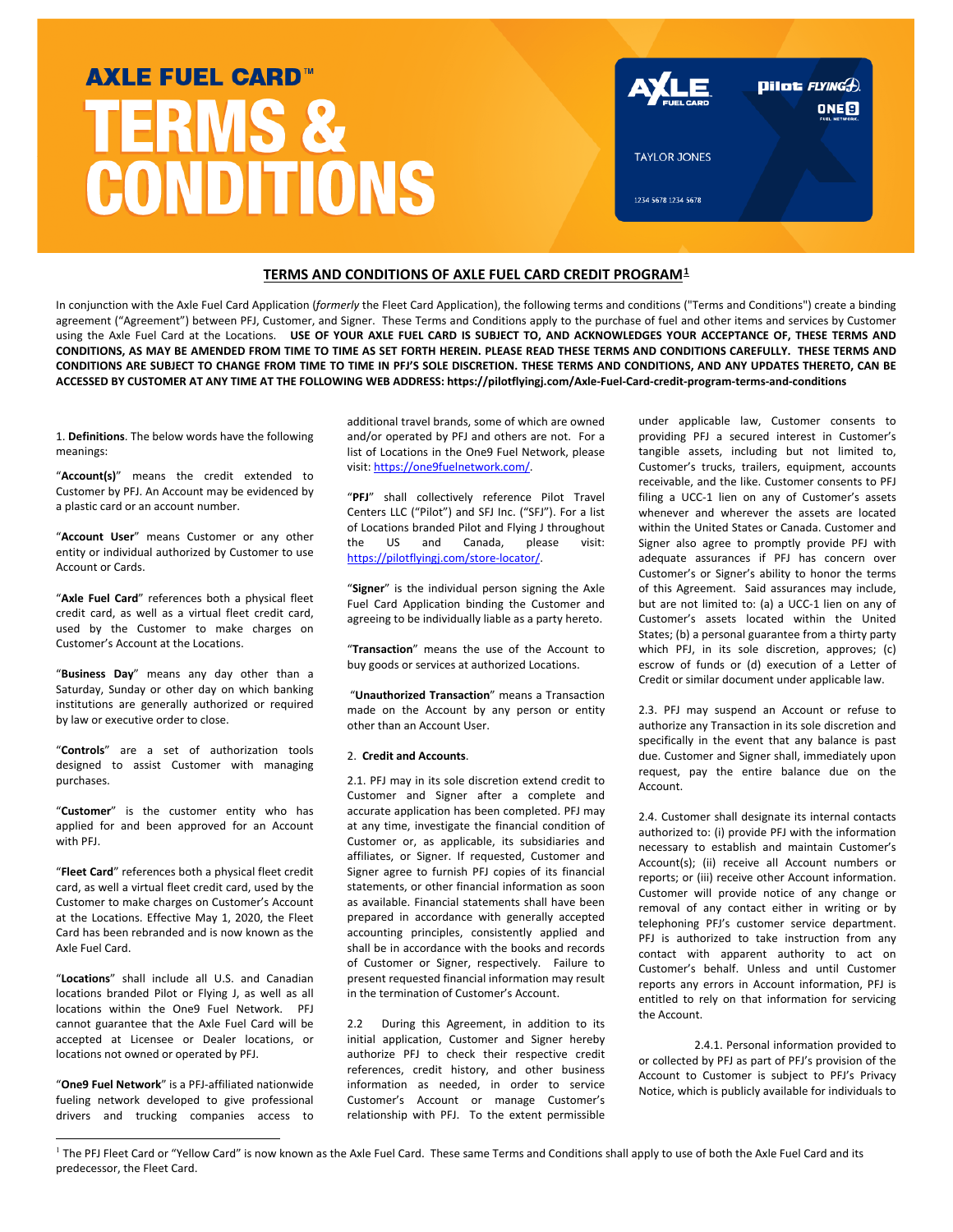view at https://www.pilotflyingj.com/privacypolicy/.

2.5. Customer agrees that PFJ is a critical vendor and that the supply of fuel pursuant to this Agreement is critical to Customer's day-to-day operations. PFJ's critical vendor status shall survive the termination of this Agreement as it pertains to fuel sold to Customer pursuant to this Agreement or otherwise.

2.6. CUSTOMER, SIGNER, AND PFJ HEREBY ACKNOWLEDGE THAT THIS AGREEMENT IS A BILLING AGREEMENT FOR FUEL PURCHASES AND THOSE OTHER SPECIFIC GOODS AND SERVICES THAT PFJ HAS AGREED TO PROVIDE TO CUSTOMER UNDER THIS BILLING AGREEMENT. CUSTOMER ACKNOWLEDGES THAT NOT ALL GOODS OR SERVICES THAT MAY BE PROVIDED TO CUSTOMER AT THE LOCATIONS ARE GOVERNED BY THIS AGREEMENT.

2.7. Any purchases on Customer's Account will only be for the purchase of products and services for business or commercial purposes and not for personal, family or household purposes. Customer shall adopt internal policies and controls to ensure that the Account is used strictly for business or commercial purposes. Purchases of lottery tickets or other games of chance, alcohol, gift cards, prepaid cards or other cash equivalent charges, or any other non-business purpose are prohibited.

2.8. Customer may use its Account to purchase dyed special fuel. Customer acknowledges that all dyed special fuel purchases will be used exclusively for off-road purposes and according to all applicable laws governing its use. Customer understands that it may be subject to fines or other legal action by governmental authorities for misuse or mishandling of dyed special fuel. PFJ is not liable in any way for any misuse or mishandling by Customer of any dyed special fuel. Upon request from applicable governmental authorities, PFJ may provide information regarding Customer's dyed special fuel purchases without prior authorization from Customer. Customer and Signer agree to indemnify and hold PFJ harmless for any and all fines, fees, penalties or damages PFJ may suffer due to Customer's misuse of dyed special fuel purchases.

<span id="page-1-0"></span>2.9 Customer and Signer acknowledge that this Agreement shall not be binding on PFJ until PFJ has confirmed credit terms (method of payment, invoicing frequency, and payment due dates) in writing in a "**Welcome Letter"** to Customer. Such Welcome Letter, and any modification or amendment thereto, is incorporated by reference as if set forth verbatim herein. PFJ has the right to revise the credit terms set forth in the Welcome Letter upon providing a new Welcome Letter to Customer in writing, which may be done at any time in PFJ's sole discretion. The new Welcome Letter shall replace any previous Welcome Letter and shall be effective within twenty-four (24) hours after PFJ sends the new Welcome Letter to Customer. Notwithstanding the foregoing, please

note that Customer's Account may be shut off, effective *immediately*, in PFJ's sole discretion, for nonpayment. Upon payment, Customer's Account will be reactivated upon the same terms as set forth in the most recent Welcome Letter.

## 3. **Controls; Notice of Loss, Theft, or Unauthorized Use.**

3.1. Customer and Signer are responsible for all transactions made by Customer's current and former employees, contractors, affiliates, subsidiaries, or subcontractors who run Transactions or use Customer's Account number. It is Customer's responsibility to monitor all Account activity.

3.2. PFJ offers a number of security features on your Axle Fuel Card including, but not limited to, secure prompts, product restrictions, daily limits, and Location restrictions. You should enable all available card and Account security features provided by PFJ. Should you fail to enable the available card or Account security features and your card(s) or Account information is compromised during any transaction with PFJ, or in any transaction with a third party, and/or used by an unauthorized third party in a transaction with PFJ on your Account, you will assume all responsibility for any and all purchases made.

3.3 In the event that Customer knows of or suspects the loss, theft or possible unauthorized use of its Account, Customer should immediately notify PFJ (865-588-7487). Until notified, PFJ will assume any and all Account usage is authorized by Customer, and Customer and Signer will be liable for any and all charges.

3.4 Excluding instances of gross negligence or willful misconduct by PFJ, Customer and Signer shall assume all responsibility and be liable to PFJ for all unauthorized use or Unauthorized Transactions that occur including, but not limited to, the following: (i) all charges made on a lost, stolen, or otherwise compromised Card until immediate notice is given to PFJ as provided in Section 3.3 of this Agreement; (ii) such use or suspected use occurs as a result of the Customer's lack of reasonable security precautions and Controls surrounding the Cards or Accounts as more fully described in this Agreement; or (iii) such use results in a benefit, directly or indirectly, to the Customer or Account User. Misuse as defined by internal Customer policy by an Account User or other employee does not constitute unauthorized use or an Unauthorized Transaction.

## 4. **Additional Fees**.

4.1. Customer and Signer understand and agree that if an Account User receives a cash advance in connection with a transaction on the Account, PFJ may charge Customer and Signer an additional processing fee per cash advance transaction.

4.2. Customer and Signer agree PFJ may charge Customer and Signer an additional processing fee per Cat Scale transaction.

4.3. Should any transfer, check, or other payment from Customer or Signer be returned to PFJ, Customer and Signer agree that it will be charged a \$50.00 processing fee for each payment returned to PFJ for insufficient funds or for any other reason which would cause the funds to be unavailable to PFJ.

4.4. PFJ may charge a \$5.00 fee per request to replace lost or missing receipts.

## 5. **Payment Promise**.

5.1. Customer and Signer agree to be liable to the respective invoicing party for the payment of the invoices pursuant to this Agreement. Payment is due in full within the pay period set forth within the Welcome Letter ("Payment Period") and as stated on your invoice. Payment shall be made in the currency requested on the invoice (US Dollars for Pilot and Canadian Dollars for  $SFJ$ ).<sup>[2](#page-1-0)</sup> If the payment due date falls on a non-Business Day, payment is due on the Business Day after the payment due date. Accounts not paid in full by agreed to terms (including late charges) will automatically be suspended and placed on hold until the outstanding balance is paid in full. PFJ shall also reserve the right to immediately terminate this Agreement if payment is not made within the Payment Period. Reactivation of your Account will be at PFJ's sole discretion. PFJ reserves the right to request additional security or to alter the terms of this Agreement if your Account has any delinquencies.

5.2. In the event of delinquent payments in a payment period, Customer and Signer will forfeit any discounts or rebates in the Active Deal Report and Welcome Letter that PFJ had agreed to give Customer for any purchase made by Customer during the applicable payment period(s) and for all purchases made by Customer after PFJ's notice of termination of this Agreement (i.e., Customer and Signer will pay full retail prices and any applicable transaction fees on purchases made during the period of non-payment and after such termination.)

6. **Late Fees**. If Customer's or Signer's timely payment is not received within the Payment Period, Customer's Account shall be considered delinquent and the Account will be subject to late charges at the rate of twenty percent (20%) per annum or the highest rate allowed under

 $2$  Currency Exchange. Customer and Signer agree that all indebtedness incurred through use of the Axle Fuel Card services in the United States or Canada to purchase goods or services or to otherwise obtain funds in a currency other than the currency in which your card is issued will be converted to the currency in which your card is issued. The currency conversion rate used by PFJ to determine the transaction amount is generally the daily noon exchange rate for conversion of Canadian dollars to U.S. dollars, or U.S. dollars to Canadian dollars, **as applicable, as posted by the Bank of Canada each business day, plus two currency basis points**. PFJ may use either a government-mandated rate or a wholesale rate determined by PFJ for the processing cycle in which the transaction is processed. The currency conversion rate PFJ uses on the processing date may differ from the rate that would have been used on the purchase date or Customer's statement posting date.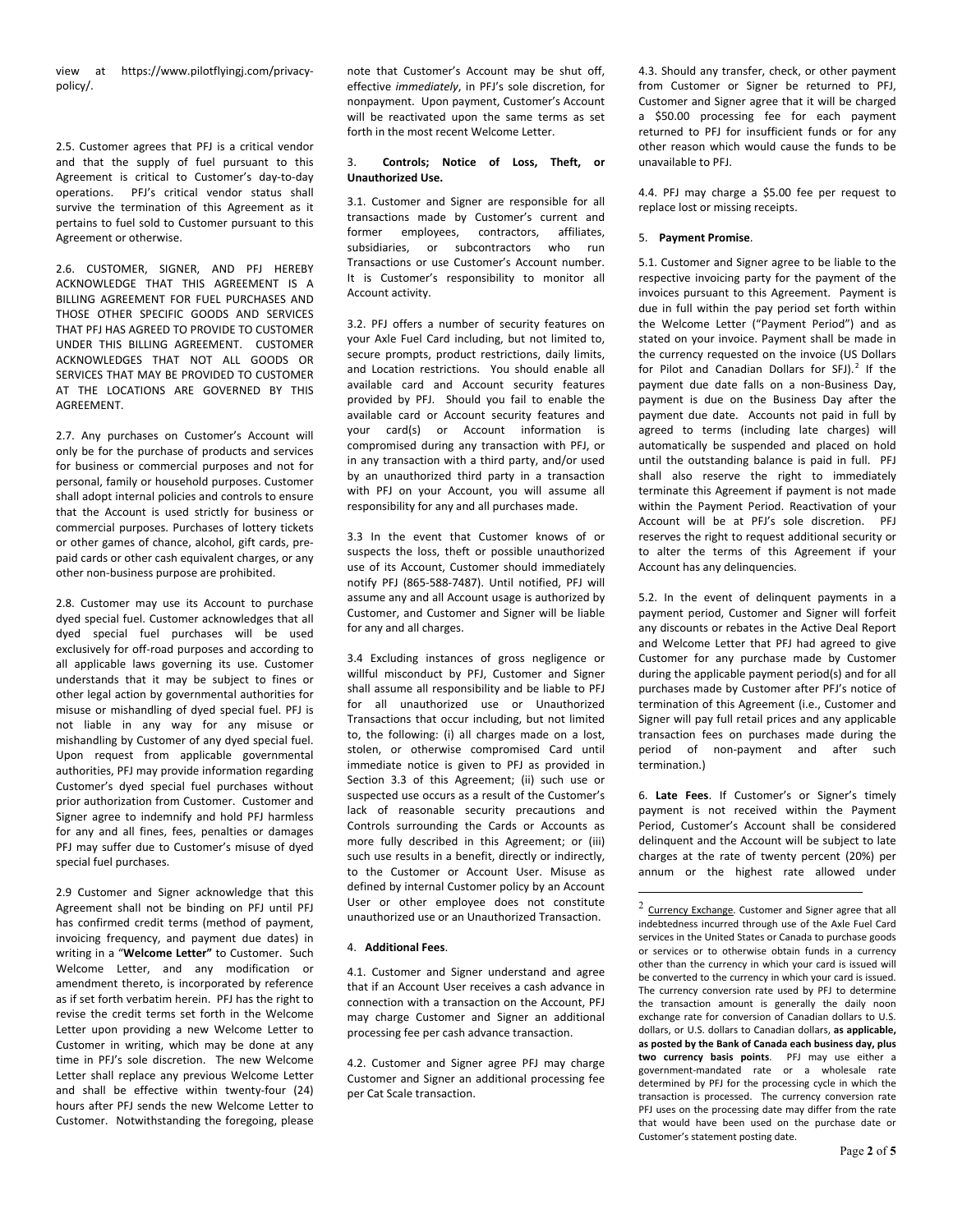applicable law, whichever is lower, retroactive to date of the unpaid invoice or invoices, or any portions thereof remaining unpaid. PFJ will begin to assess late fees on the first day following the date a payment is due and is not posted to the Account by the end of the Business Day. The late fee will apply to all past due amounts.

#### 7. **Application of Payments and Early Payments**.

Payments will be applied first to unpaid fees and then to any unpaid balances. In addition to any other rights now or hereafter granted under applicable law, PFJ may, without notice, set off and apply any and all monies, and any and all other indebtedness at any time held by PFJ to or for Customer's credit or Account, against or on account of any indebtedness owed by Customer or Signer to PFJ or any of Customer's or Signer's other obligations and liability to PFJ, howsoever arising. Customer, Signer, or an Account User, as applicable, may pay their Account balance or a portion of it, at any time prior to its due date without penalty.

8. **Disputed Amounts**. If Customer believes an invoice contains information that is incorrect, it must bring the discrepancy to PFJ's attention in writing within the Payment Period or timely pay the invoice in full. If Customer does bring a discrepancy to PFJ's attention in writing within the Payment Period, Customer must pay PFJ the undisputed portion of the invoice within the Payment Period. All discrepancies or disputes of charges must be sent in writing to PFJ within sixty (60) days from the billing date *or they will be considered final and binding and unconditionally waived by Customer and Signer*. The dispute should detail Customer's name and Account number, the specific transactions and total dollar amount of the dispute, as well as a description or possible explanation of the error.

## 9. **Default**.

9.1. A party to this Agreement may terminate this Agreement at any time upon the default of the other party. "Default" means: (i) the failure of the Customer or Signer to remit payment to PFJ in accordance with the terms of this Agreement; (ii) the breach by either party of this Agreement, other than an event of nonpayment by Customer or Signer, provided the breach is not remedied within 15 days of the defaulting party's receipt of written notice from the other party specifying the breach; (iii) the representation or warranty by either party of any facts in connection with this Agreement that prove to have been materially incorrect or misleading when the representation or warranty was made; (iv) the filing by or against either party of any petition in bankruptcy, insolvency, receivership, or reorganization or pursuant to any other debtor relief law or the entry of any order appointing a receiver, custodian, trustee, liquidator, or any other person with similar authority over the assets of either party; (v) the insolvency, dissolution, reorganization, assignment for the benefit of creditors or any other material adverse change in the financial condition of either party; (vii) the entry of any adverse judgment, order or award against either party that has a material adverse

impact on the financial condition of either party or a detrimental effect on the ability of either party to perform its obligations; or (vi) the default by Customer or Signer under any other agreement between Customer and PFJ and/or Signer and PFJ.

9.2. If Customer or Signer Defaults: (i) they will not have any further right to borrow under this Agreement; (ii) all outstanding amounts under the Account are immediately due and payable; (iii) PFJ may terminate this Agreement; and (iv) PFJ will have the right to bring suit and exercise all rights and remedies available under applicable law which may include the payment of all reasonable costs of collection, including without limitation expenses and attorneys' fees. PFJ may, in its sole discretion: (i) immediately suspend all services and obligations; (ii) shorten the billing cycle; or (iii) change the payment terms with or without notice to Customer or Signer. The suspension of services and/or obligations will not be deemed a waiver of any right to terminate this Agreement, whether as a result of the Default to which such suspension of services or obligations relates or otherwise.

9.3. THE SIGNER AGREES THAT HE/SHE HAS THE AUTHORITY AND HAS COMPLETED THE APPLICATION (1) IN HIS/HER INDIVIDUAL CAPACITY, (2) AS A REPRESENTATIVE OF THE CUSTOMER, AND (3) AS A REPRESENTATIVE OF THE ENTITY IDENTIFIED ON THE AXLE FUEL CARD (OR FLEET CARD) OR WHOE BENEFIT THE AXLE FUEL CARD (OR FLEET CARD) IS BEING PURCHASED (IF THE ENTITY IDENTIFIED ON THE AXLE FUEL CARD (OR FLEET CARD) IS NOT THE SAME AS THE CUSTOMER OR THE SIGNER). BY HIS/HER EXECUTION OF THE APPLICATION, THE SIGNER PERSONALLY AND INDIVIDUALLY UNDERTAKES AND ASSUMES, JOINTLY AND SEVERALLY WITH THE CUSTOMER, THE FULL PERFORMANCE OF THIS AGREEMENT, INCLUDING PAYMENT OF AMOUNTS DUE HEREUNDER. SIGNER HEREBY WAIVES THE RIGHT TO SEPARATE NOTICE AND AGREES THAT ANY NOTICE TO CUSTOMER CONSTITUTES NOTICE TO SIGNER.

#### 10. **Term and Termination**.

10.1. This Agreement is effective upon acceptance of the application for an Account by PFJ and may be terminated by either party, with or without cause, upon thirty (30) days advance written notice. Upon termination Customer and Signer are still obligated to pay for all Transactions made prior to the effective date of the termination. Customer may retain a copy of any records or Account information for archival or data retention purposes.

10.2. Notwithstanding the other provisions herein, PFJ may, at any time, elect to immediately terminate or modify products or services described in this Agreement.

#### 11. **Force Majeure**.

11.1. In no event shall either party be liable to the other party (except for payment of money on outstanding amounts on the Account) for any failure or delay in performance wholly or in part due to causes or circumstances beyond its reasonable control and without its fault or negligence including, but not limited to the following: Acts of God; acts of the public enemy; civil disturbance; war; acts of the United States of America or any state, territory or political division of the United States of America; fires; floods; natural disasters; pandemic or epidemic events, regional, statewide, or nationwide strikes, or any other general labor dispute not specific to that party; communication line failures; and/or freight embargoes (collectively "force majeure"). A party's failure to perform its obligations under this Agreement due to force majeure events will not be considered breach or Default if the party has made its best efforts to: (i) comply with its obligations; (ii) avoid an interruption of its performance; and (iii) resume its performance.

11.2. The party claiming a failure or delay in performance under this Agreement due to force majeure must promptly notify the other party in writing. In the event that any such force majeure failure or delay continues for a period of more than ten (10) business days, the other party may, upon written notice to the other party, have the option of terminating this Agreement without incurring additional liability.

#### 12. **Assignment and Amendment.**

12.1. Neither Customer nor Signer may assign this Agreement or any interest, payment or rights under this Agreement for any reason, without PFJ's prior written consent.

12.2. The Welcome Letter and these Terms and Conditions may be revised at any time by PFJ, with or without notice, in accordance with applicable law. These Terms and Conditions, and any amendments thereto, can be accessed by Customer or Signer at any time at the following web address: https://www.pilotflyingj.com/fleetcredit-program-terms-and-conditions. Any further amendments or modifications to the Terms and Conditions or the Welcome Letter by Customer or Signer must be in writing and executed by authorized representatives of both parties.

#### 13. **Covenants**.

13.1. The parties represent and warrant that this Agreement constitutes the legal, valid, binding, and enforceable agreement of each party, and its execution and performance of this Agreement: (i) does not constitute a breach of any agreement of either party with any other party, or of any duty arising in law or equity; (ii) does not violate any law, rule or regulation applicable to it; (iii) is within the party's corporate powers; and (iv) has been authorized by all necessary corporate action of the parties. Customer agrees to provide any evidence of corporate (or other organizational) existence and authorization that PFJ may reasonably request, in its sole discretion. Failure of PFJ to request evidence of corporate (or organizational) existence may not be used against PFJ.

13.2. For PFJ's continued compliance with banking and credit underwriting standards, Customer will provide PFJ with advance written notice of: (i) any change in Customer's legal structure or legal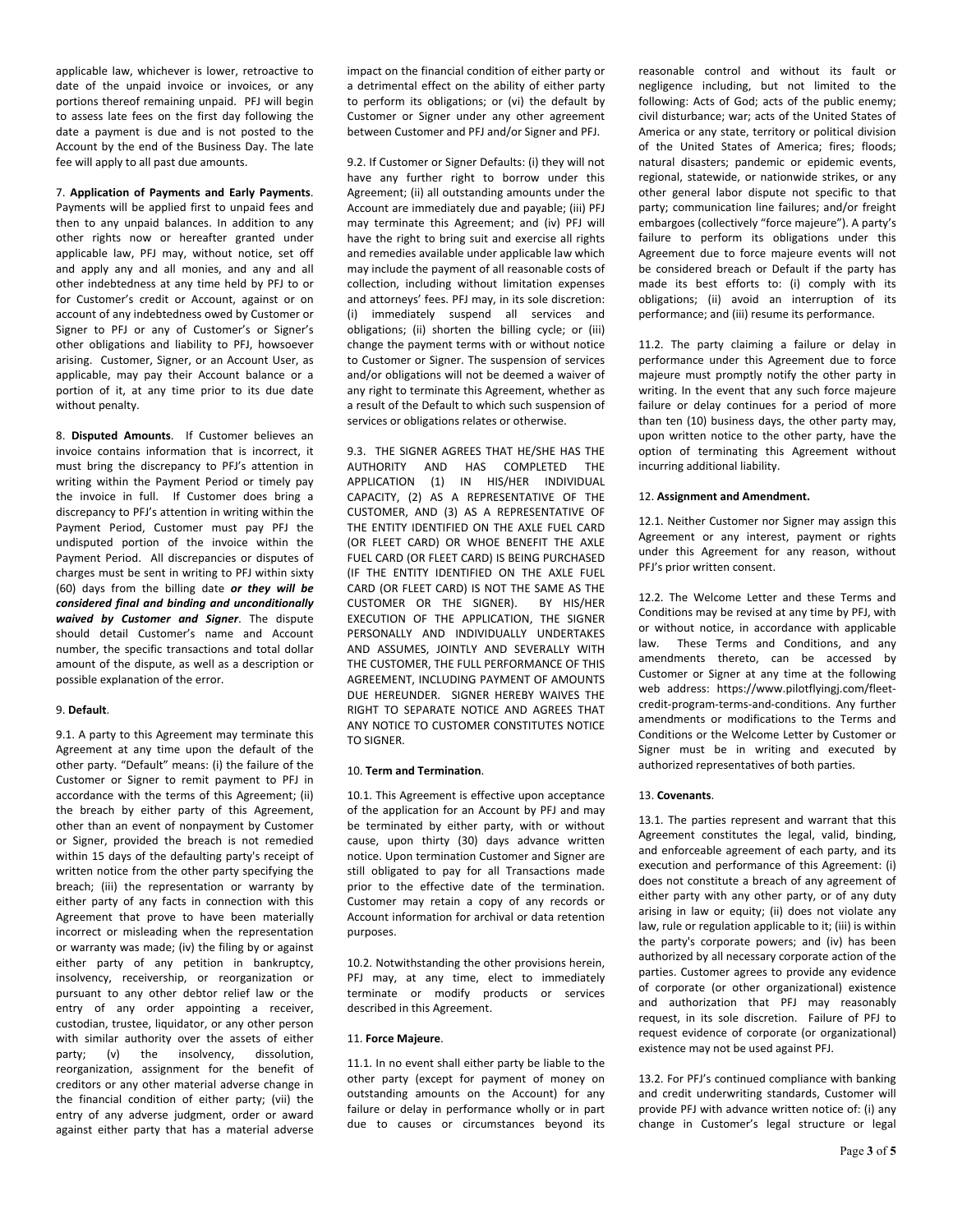name; (ii) any consolidation, merger or sale of a substantial part of Customer's assets; or (iii) any change of control of Customer as well as if an employee of Customer that has provided a guaranty of payment has terminated their relationship with Customer. PFJ reserves the right to make any necessary modifications to the Account terms based upon changes made by Customer as referenced above.

13.3. As part of PFJ's commitment to customer service, its managers periodically will monitor telephone communications between its employees and its customers to ensure that high quality service standards are maintained. Customer consents to that monitoring and recording of telephone communications and agrees to notify employees who may be in telephone contact with PFJ's representatives that periodic monitoring of conversations will occur.

14. **Severability and Waiver**. If any portion of this Agreement is held to be invalid, the remaining portions shall remain in full force and effect and shall continue to be binding upon the parties. Failure to insist upon strict compliance with any of the terms or conditions of the Agreement shall not be deemed a waiver of such term or condition, nor shall any waiver or relinquishment of, or failure to insist upon strict compliance with, any right or power hereunder at any one or more times be deemed a waiver or relinquishment of such right or power at any other time or times.

15. **Waiver of Jury Trial, Service of Process and Class Action Rights**. EXCEPT TO THE EXTENT NOW ALLOWED UNDER THE LAWS OF ANY JURISDICTION, CUSTOMER AND SIGNER HEREBY WAIVE ANY RIGHT THAT EITHER HAS TO HAVE ANY DISPUTE RELATING TO THIS AGREEMENT, CUSTOMER'S APPLICATION FOR CREDIT, OR ANY RELATED DOCUMENTS, HEARD BY A JURY. EXCEPT TO THE EXTENT NOT ALLOWED UNDER HE LAWS OF ANY JURISDICTION, ANY CLAIM BROUGHT BY CUSTOMER OR SIGNER AGAINST PFJ MUST BE BROUGHT IN THE CUSTOMER'S OR SIGNER'S INDIVIDUAL CAPACITY, AND NOT AS A PLAINTIFF OR CLASS MEMBER IN ANY PURPORTED CLASS, COLLECTIVE, REPRESENTATIVE, MULTIPLE PLAINTIFF, OR SIMILAR PROCEEDING ("CLASS ACTION"); CUSTOMER AND SIGNER EXPRESSLY WAIVE ANY ABILITY TO MAINTAIN OR PARTICIPATE IN ANY CLASS ACTION IN ANY FORUM. Customer and Signer waive personal service of process in connection with any action or proceeding commenced by PFJ in connection with this Agreement, and agree that service may be made by certified mail to the last known address in PFJ's records.

16. **Attorneys' Fees & Costs**. Customer and Signer shall be liable to PFJ for any and all attorneys' fees, expenses, and costs incurred by PFJ to enforce this Agreement.

17. **Indemnity**. CUSTOMER AND SIGNER AGREE TO PROTECT, INDEMNIFY, HOLD HARMLESS, AND DEFEND PFJ, ITS MEMBERS, OFFICERS, DIRECTORS, MANAGERS, AND EMPLOYEES, AGAINST ALL ACTIONS, CLAIMS, DAMAGES, DEMANDS, SUITS,

AND OTHER LIABILITIES, INCLUDING ATTORNEY FEES AND OTHER EXPENSES AND COSTS OF LITIGATION ARISING OUT OF, IN WHOLE OR IN PART, CUSTOMER, SIGNER, OR CUSTOMER'S EMPLOYEES' OR AGENTS' BREACH OF ANY TERM OF THIS AGREEMENT, OR ANY ACT OR OMISSION IN THE PERFORMANCE OF THIS AGREEMENT, OR WHILE SAID EMPLOYEES OR AGENTS ARE FOUND AT A LOCATION.

## 18. **Disclaimers and Limitations**.

18.1. PFJ is not liable for any loss sustained by any party resulting from any act, omission or failure to act by PFJ, whether with respect to the exercise or enforcement of its rights or remedies under this Agreement, or otherwise, unless the loss is caused by PFJ's gross negligence or willful misconduct. PFJ's liability under this Agreement shall be limited to actual damages incurred by Customer or Signer as a direct result of PFJ's gross negligence or willful misconduct. IN NO EVENT WILL PFJ BE LIABLE FOR LOST PROFITS, DIRECT OR INDIRECT, INCIDENTAL, SPECIAL, EXEMPLARY, CONSEQUENTIAL OR PUNITIVE DAMAGES, AND ANY RIGHT OR CLAIM TO EITHER IS EXPRESSLY AND UNCONDITIONALLY **WAIVED.** 

18.2. Except as otherwise required under law, PFJ makes no warranty with respect to goods, products or services purchased on credit through PFJ. PFJ further disclaims all warranties with respect to goods, products and services purchased on the Account, including, without limitation, the implied warranty of merchantability.

18.3. Customer and Signer acknowledge and agree that PFJ is not liable to Customer or Signer for any loss, liability or damages Customer or Signer suffers which result from, are related to, or in any way are connected with any fraud control or purchase restriction measures PFJ elects to implement from time to time, unless such loss, liability or damage is a direct result of PFJ's gross negligence or willful misconduct in implementing fraud control or purchase restriction measures PFJ has expressly agreed in writing to undertake for Customer.

## 19. **Governing Law**.

19.1. For Pilot Purchases: The validity, performance and all matters relating to the interpretation and effect of this Agreement and any amendments hereto or modifications hereof shall be governed by the substantive laws of the State of Tennessee, without reference to its conflicts of laws principles.

19.2 For SFJ Purchases: The validity, performance and all matters relating to the interpretation and effect of this Agreement and any amendments hereto or modifications hereof shall be governed by the substantive laws of the Province of Ontario, without reference to its conflicts of laws principles.

20. **Notices**. Any notice required or permitted shall be in writing and shall be validly given only if delivered in person or sent by registered or certified mail (return receipt requested, postage prepaid), reputable overnight courier, emailed, or faxed (any notices sent by PFJ to Customer by email or fax are effective immediately upon transmission). Customer's contact information for notice purposes shall be as listed in Customer's Application. Customer shall be solely responsible for updating its contact information, including its email address, if notices need to be sent to an alternate address in the future. Such update notices shall be sent in writing to PFJ as set forth below:

| Pilot Travel Centers | $w /$ copy to:       |
|----------------------|----------------------|
| LLC or SFJ Inc.      | Pilot Travel Centers |
| 5508 Lonas Dr.       | LLC or SFJ Inc.      |
| Knoxville, Tennessee | 5508 Lonas Dr.       |
| 37909                | Knoxville, Tennessee |
| Attn: Credit Dept.   | 37909                |
| Fax: (865) 297-1417  | Attn: Legal Dept.    |
|                      | Fax: (865) 297-0532  |

21. **Confidentiality**. All information furnished by either party or by any affiliate of PFJ in connection with this Agreement will be kept confidential (and will be used by the other party only in connection with this Agreement), except to the extent that the information: (i) is already lawfully known when received; (ii) becomes lawfully obtainable from other sources; (iii) is required to be disclosed in any document filed with the Securities and Exchange Commission, the Federal Deposit Insurance Corporation, or any other agency of any government; or (iv) is required by law to be disclosed, provided that notice of the disclosure has been given (when legally permissible) by the party proposing to make such disclosure, which notice, when practicable, shall be given sufficiently in advance of the proposed disclosure to permit the other party to take legal action to prevent the disclosure. Customer and Signer shall ensure that appropriate technical, physical, and organizational measures, commensurate with the sensitivity of the information furnished to Customer or Signer, are taken against unauthorized or unlawful disclosures, access, acquisition, loss, destruction, alteration, or damage to the information. Without limiting the generality of the foregoing, neither Customer nor Signer may divulge to or discuss with third parties any pricing, pricing proposals, billing terms, credit limits, trade secret, system, program, or any other matter on which this Agreement is made, including word product or other programs or systems of PFJ, or other information regarding PFJ, including any agreements or contracts PFJ has with other companies or firms. Customer and Signer must take all necessary steps to ensure that the confidential information is not disclosed to, or used by any person, firm, or entity, except that Customer's own employees and agents, and then only to the extent necessary to permit Customer or Signer to perform this Agreement. Notwithstanding the foregoing, nothing in this section or this Agreement prohibits PFJ from providing any information to its affiliates or thirdparty servicers in connection with the operation and maintenance of the Axle Fuel Card program or other programs or services, and Customer expressly agrees to these disclosures and use of